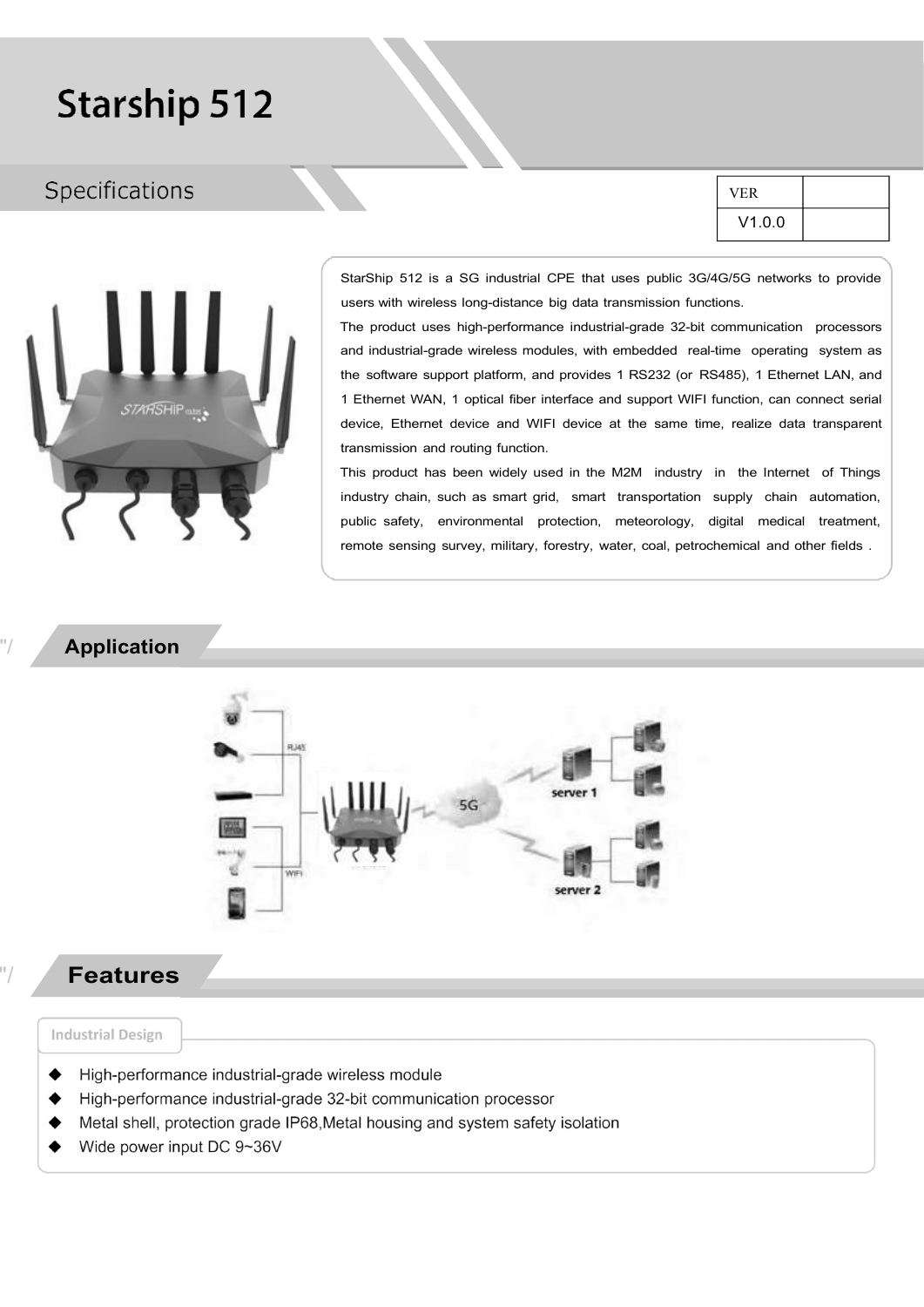#### Reliable

- WDT Watchdog design to ensure system stability  $\blacklozenge$
- Adopt a complete anti-drop mechanism to ensure that the data terminal is always online
- Built-in 1.5KV electromagnetic isolation protection for Ethernet interface
- RS232/RS485 interface power and data isolation, in line with CSA, UL and IEC standards
- SIM/UIM card interface built-in 15KV ESD protection
- Built-in reverse phase protection and over voltage protection for power interface

#### Standard

- Standard RS232, RS485, Ethernet and WIFI Interface  $\blacklozenge$
- Standard WAN port, support PPPOE protocol, which can be directly connected to ADSL equipment  $\bullet$
- Intelligent data terminal, can enter data transmission state after power on
- Easy to use, flexible, multiple working mode options
- ♦ Convenient system configuration and maintenance interface (WEB/CLI)
- ♦ Support wall-mounted, pole-mounted installation

#### Function

- ♦ Multiple WAN connection methods, include Static IP/DHCP/PPPOE/DHCP-4G/5G
- ♦ 3G/4G/5G and wired WAN dual link backup(optional)
- ♦ VPN Tunnel: PPTP/L2TP/IPSEC/OPENVPN/GRE
- Remote management:SYSLOG,SNMP,TELNET,SSH,HTTPS
- ♦ Support firmware local upgrade and remote upgrade
- ♦ Support Import and export configuration files
- ◆ NTP and Built-in RTC
- ♦ MAC address clone
- ♦ 2.4G WIFI support 802.11b/g/n, 5.8G WIFI support 802.11ac
- ♦ Support WIFI AP mode,Client mode,bridge mode(optional)
- WIFI support WEP, WPA, WPA2 encryption
- Support multiple online and offline trigger modes
- ♦ Support APN/Private APN
- ♦ Support DHCP server/client,DHCP binding MAC,DDNS,NAT,DMZ,QOS,Traffic statistics.real-time display of data transmission rate
- Support TCP/IP, UDP, FTP, HTTP and other network protocols
- Support SPI firewall.access control.URL filter
- Support IPV6/IPV4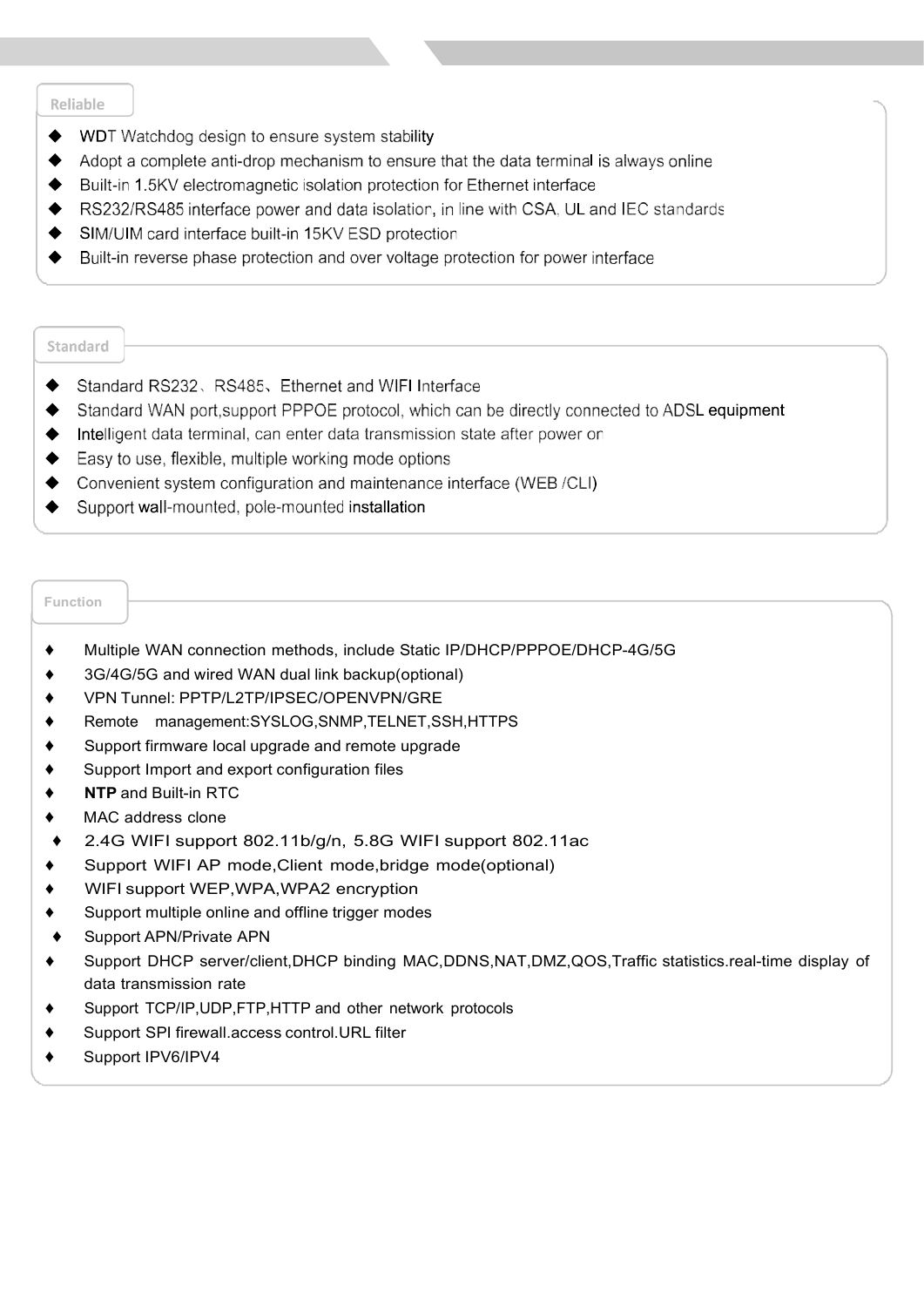## Spec

### e Wireless

| <b>Project</b>   | <b>Content</b>                                                      |
|------------------|---------------------------------------------------------------------|
| Module           | Industrial grade wireless module                                    |
| Frequency        | SG NR: n1/n2/n3/n5/n7/n8/n20/n28/n41/n66/n71/n77/n78/n79            |
|                  | LTE:B1/B2/B3/B4(66)/B5(18/19/26)/B7/B8/B12(17)/B13/B14/B20/B25/B26/ |
|                  | B28/B29/B30/B38/B39/B40/B41/B42/B43/B46/B48/B71                     |
|                  | Remarks: Different modules support different network standards      |
| <b>Bandwidth</b> | SG NR: DL 3.4Gbps, UL 350Mbps                                       |
|                  | LTE Cat20: DL 2.0Gbps, UL IS0Mbps                                   |
|                  | HSPA+: DL 42Mpbs, UL 5.76Mbps                                       |
| Power            | $<$ 23dBm                                                           |
| Sensitive        | $\leq$ -97dBm                                                       |

### e WIFI Specification

| <b>Project</b>   | <b>Content</b>                                          |
|------------------|---------------------------------------------------------|
| Standard         | IEEE802.IIb/g/n,2.4G,AP mode,Station mode(option)       |
|                  | IEEE802.Ilac, 5.8G, AP mode, Station mode (option)      |
| <b>Bandwidth</b> | IEEE802.IIb/g: 54Mbps                                   |
|                  | IEEE802.lln:<br>300Mbps                                 |
|                  | IEEE80 2.II ac: 866Mbps                                 |
| Security         | WEP, WPA, WPA2 encryption, WPS (optional)               |
| Power            | 26dBm(1lb )21dBm,(1lac/MCS7/HT40)20dBm,(1lac/MCS9/HT80) |
| Sensitive        | $\le$ -72dBm@54Mpbs                                     |

### e Hardware

| <b>Project</b>   | <b>Content</b>                                  |
|------------------|-------------------------------------------------|
| <b>CPU</b>       | Industrial-grade 32-bit communication processor |
| <b>FLASH</b>     | Nor flash 16MB, NAND flash 128MB                |
| DDR <sub>3</sub> | 512MB                                           |

### e Interface

| Project       | Content                                                                                  |
|---------------|------------------------------------------------------------------------------------------|
| <b>WAN</b>    | 1 x 1ODOM ETH port(RJ45water proof), auto adapt MDI/MDIX. built in 1.5KV ESD             |
| <b>LAN</b>    | 1 x 1ODOM ETH port(RJ45water proof), auto adapt MDI/MDIX, built in 1.5KV ESD             |
| Optical fiber | 1 x 1000M fiber interface(External all-plastic waterproof interface)                     |
|               | Auto adapt MDI/MDIX, built in 1.5KV ESD                                                  |
| Serial        | x RS232/RS485 serial port(External all-plastic waterproof interface), built in 1.SKV ESD |